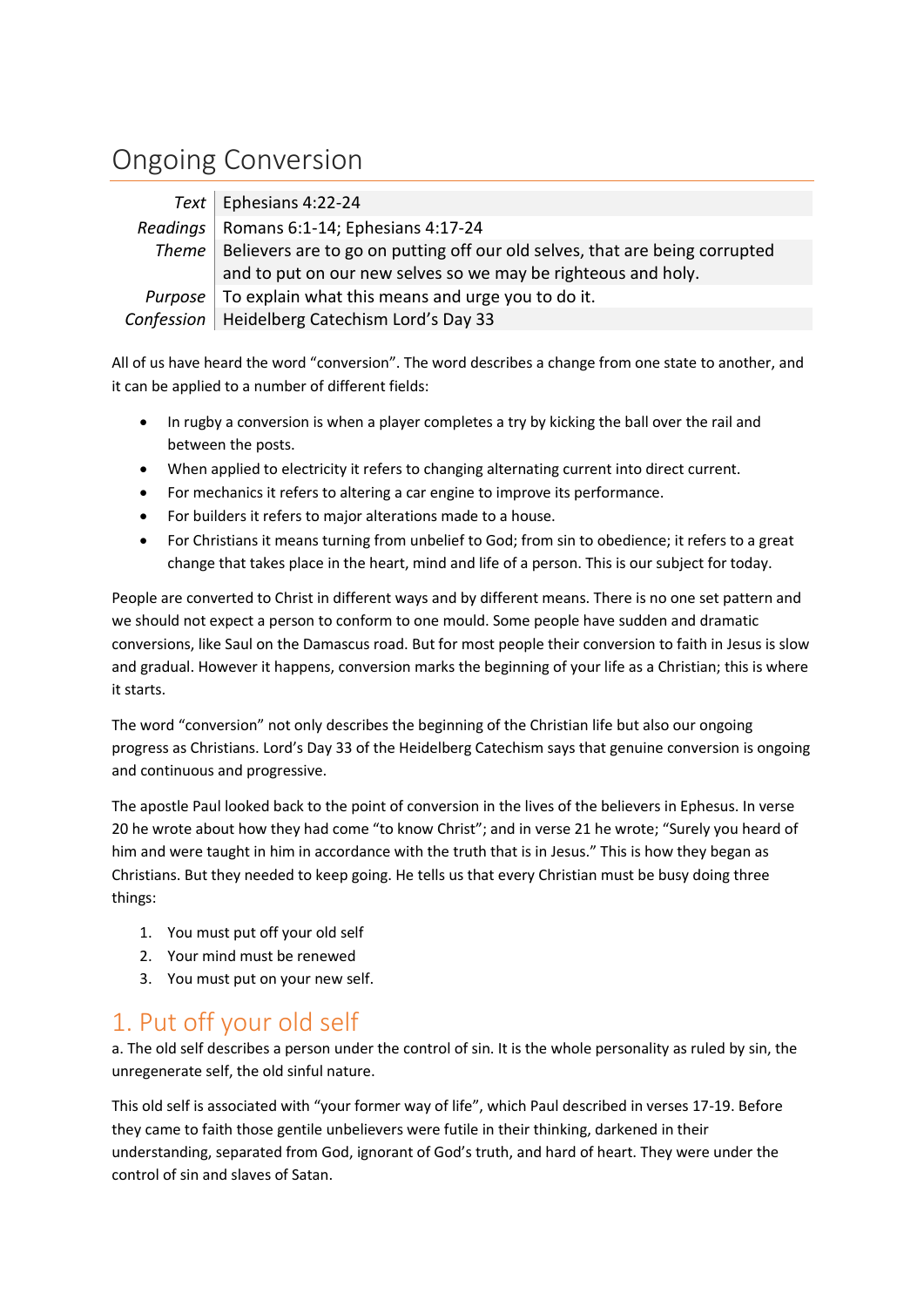This old self came from Adam. From him we inherit a sinful nature. We are born sinners. Sin is like a hereditary disease passed on from father to son, mother to daughter, from one generation to the next.

b. This old self is "being corrupted by its deceitful desires."

i. There is nothing wrong with a desire. You may desire to do well at school, to pass your exams, to be a great cook, to find a job, to be of service to others. All of these may be good desires.

ii. But there are other desires that arise out of our sinful nature.

They are "deceitful" in that they promise much but deliver little; they seem to offer gold but you only end up with ashes.

They deceive us, fool us, trick us. That is the nature of temptation – it looks good on the outside but after we have done the deed it turns out to be all wrong and we are disappointed and dissatisfied.

Think of David after his adultery with Bathsheba, or Amnon after he raped his half-sister Tamar. (2 Samuel 13) Sinful desires are always deceitful.

iii. These deceitful desires corrupt the old self of the unbeliever. (vs 22b) The old self "is being corrupted" – a present tense verb; this corruption is going on all the time. If you do not yet believe in the Lord Jesus and have not been converted then your old self is decaying, it is rotting, it is getting worse and worse and you are digging yourself deeper and deeper into sin. If this describes you then you must wake up and repent and turn to God and be converted!

c. But the Christian has put off this old self.

i. If you believe in the Lord Jesus then this has already happened. The verb "lay aside" or "put off" is an aorist, which refers to a past event. You could translate it; "you have laid aside your old self." That happened when you were converted, when you repented of sin and believed in Jesus.

At that point you trusted in what Jesus did on the cross and were united with him in his death. When he died your old sinful nature died there with him. It was put to death because you were crucified with Christ. This is what we remember regularly in the Lord's Supper – that Jesus died in our place, for our sins, so that we can be rid of our old sinful self.

So this has already happened, in principle.

ii. But this also needs to work out in practice in our lives. The word translated as "put off" described taking off clothing. The writer of Hebrews used the same word when he urged his readers; "throw off everything that hinders and the sin that so easily entangles." (Hebrews 12:1) They needed to keep doing that and so do we.

Compare this as a man who has been in prison for many years. During his imprisonment he has come to regret his crime and he wants to live a new life. One day he is released. He takes off his prison clothes and puts on new clothing and goes out into his new life. He is now free. But in spite of his new situation he still carries with him the thinking and habits of his prison life. In principle he is free; in practice he will have to keep putting off the prison life so as to live his new life, and that is not easy.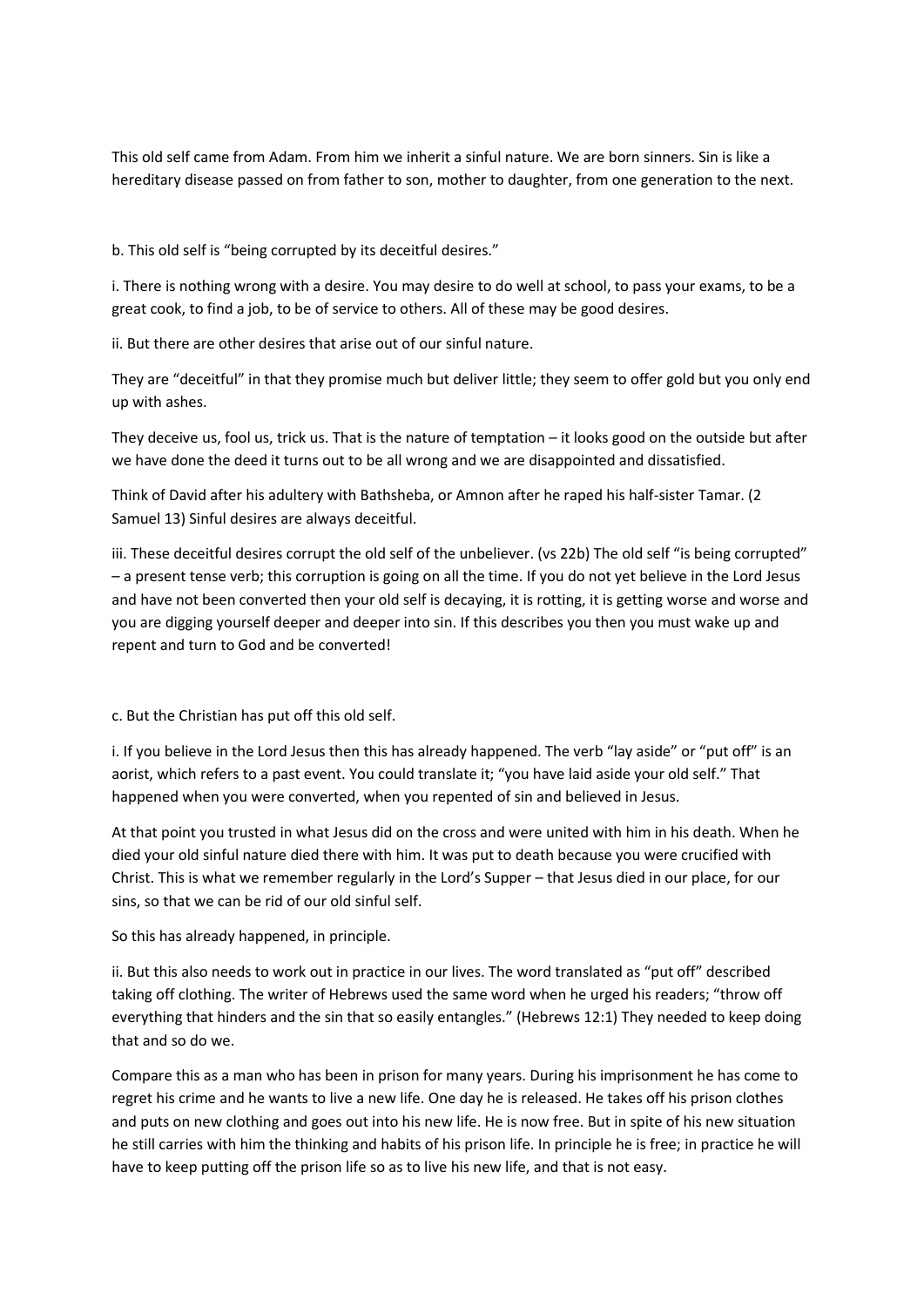It is the same for the Christian. In principle we have put off the old sinful self, but in practice we have to keep putting off those things, keep getting rid of them, and that is not easy for us either.

iii. At this point in his letter Paul is still dealing with general principles. In the following verses he is more specific: put off falsehood (verse 25); don't steal (verse 28); "Get rid of all bitterness, rage and anger, brawling and slander, along with every form of malice" (verse 31). All of us struggle with specific sins. Through our union with Christ we need to keep putting these off, every day, in our speech, work, study, marriage, and family life.

The catechism says that the dying away of the old self means "to be genuinely sorry for sin, to hate it more and more, and to run away from it." (Question 89)

Are you sorry for your sin? Often we are sorry that we got caught, that we were found out! Or we are sorry for ourselves because we have been punished; we are sorry about the consequences of our actions.

Are you genuinely sorry for sin? Do you hate it more and more? Are you running away from it?

## 2. Your mind must be renewed

Verse 23 reads; "to be made new in the attitude of your minds". This phrase highlights the importance of our minds.

a. The immoral living of the unbeliever arises from the futility of their thinking. (verses 17-19) They are ignorant of God and darkened in their understanding and that leads to an immoral life. Sinful thinking will lead to sinful behaviour.

b. By contrast the moral living of the believer arises from having been made new in the attitude of our minds.

The Greek word translated "made new" or "renewed" is the only use of this word in the New Testament.

The verb is passive, which means that this is something done to us by the Holy Spirit. He has given us a new mind, a new way of thinking, a new way of looking at things.

By this is something you and I need to work at as well. Paul urged the Christians in Rome to "be transformed by the renewing of your minds." (Romans 12:2) God is active in us but you and I must also be busy with this.

The verb is also in the present tense which means that this too is ongoing and continuous. We must be busy with this all the time, every day, every week, every year.

c. The ongoing conversion of our lives is directed by our minds. Renewed thinking will produce renewed lives. Holiness of life begins with our thoughts, our reasoning.

Often we are using our minds to search for ways to please ourselves and to fulfil our selfish desires. We think long and hard so we can justify our sins and excuse our wrongs.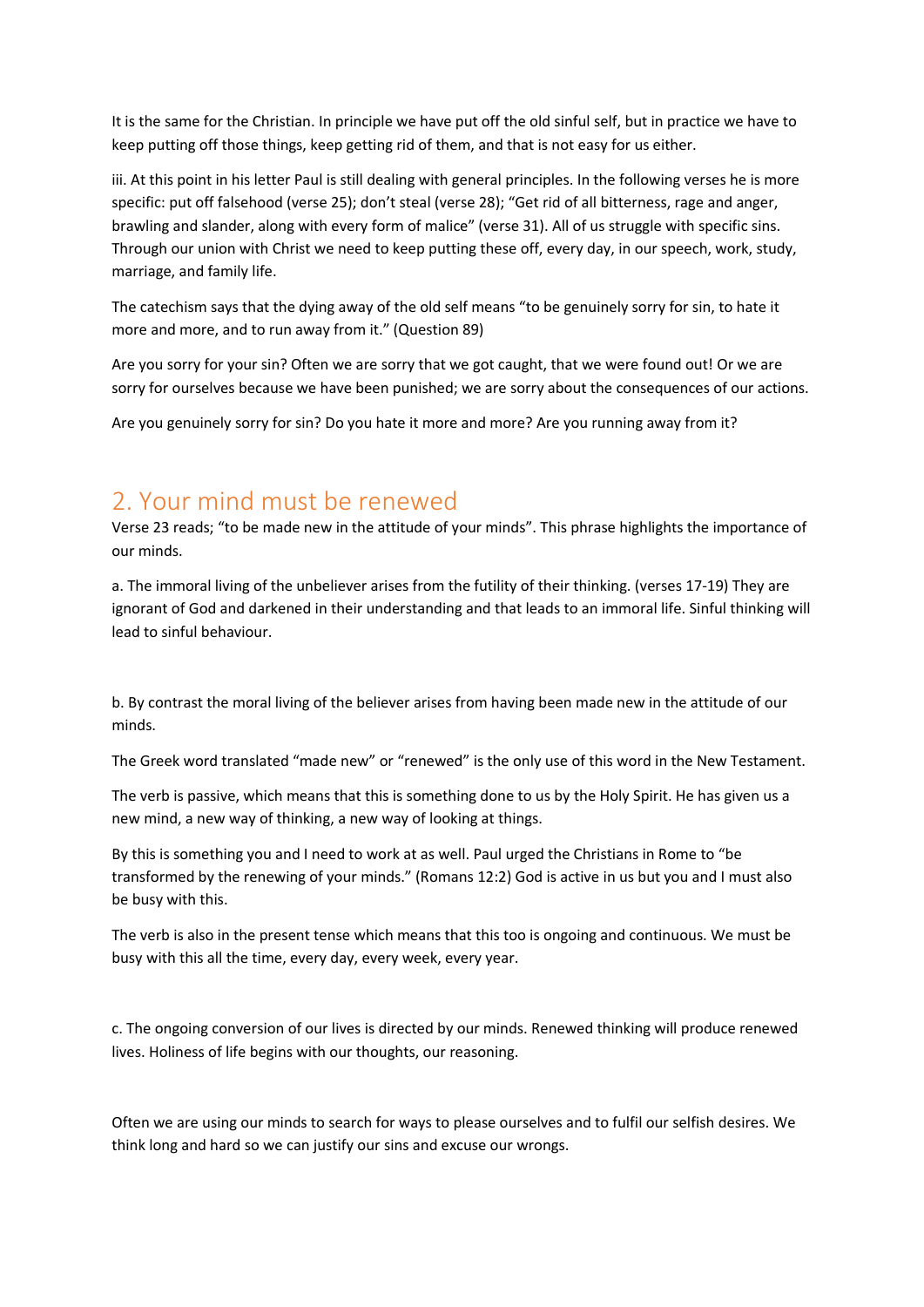Instead, we need to think long and hard about how we can get rid of sin and live a holy life. "Set your minds on things above, not on earthly things." (Colossians 3:2) Think about "whatever is true, whatever is noble, whatever is right, whatever is pure, whatever is lovely, whatever is admirable…" (Philippians 4:8)

Our lives will run in the tracks laid out by our minds. So discipline your mind; read the Bible regularly so your mind is filled with the Word of God. Come to worship faithfully to learn what you do not know and to be reminded of what you have forgotten. "Be made new in the attitude of your minds."

## 3. Put on the new self

a. The new self is not the old self touched up a bit, smartened, painted to look good on the outside, or improved a little.

Rather the new self is a person completely renewed from the inside out by the Holy Spirit.

If you have been converted you have been born again; you have a new heart, a new mind, a new will, and new emotions. Instead of being under the rule of Satan you are under the rule of Christ. 2 Corinthians 5:17 reads; "If anyone is in Christ he is a new creation, the old has gone, the new has come."

b. This has already happened. When Paul wrote in verse 24, "put on the new self", he again used an aorist verb; he described a past event – you have put on the new self. Through faith we are united with Jesus in his death so that we have died to sin, and we are united with him in his resurrection so that "just as Christ was raised from the dead…we too may live a new life." (Romans 6:4)"…if we died with Christ we believe we will also live with him." (Romans 6:8) As a Christian you are no longer controlled by the sinful nature but by the Spirit of God living in you. (Romans 8:9) This has happened in principle.

c. But this also needs to keep on going.

You must be what you are. You are a Christian and so you must live like Christ. You have been converted and so you must show that in your life.

Again Paul is giving us the general principle here but later on, he spells out the details: speak the truth (verse 25); build each other up (verse 29); "Be kind and compassionate to one another, forgiving each other" (verse 32).

Paul uses the same word in Ephesians 6:14 when he urges us to "put on the breastplate of righteousness" (ESV); and again in Colossians 3:12 where he tells us to put on "compassion, kindness, humility, gentleness and patience"; and again in Romans 13:14 where he exhorts us to put on the Lord Jesus Christ.

The catechism says the putting on the new self "is a wholehearted joy in God through Christ and a delight to do every kind of good as God wants us to." (Question 90)